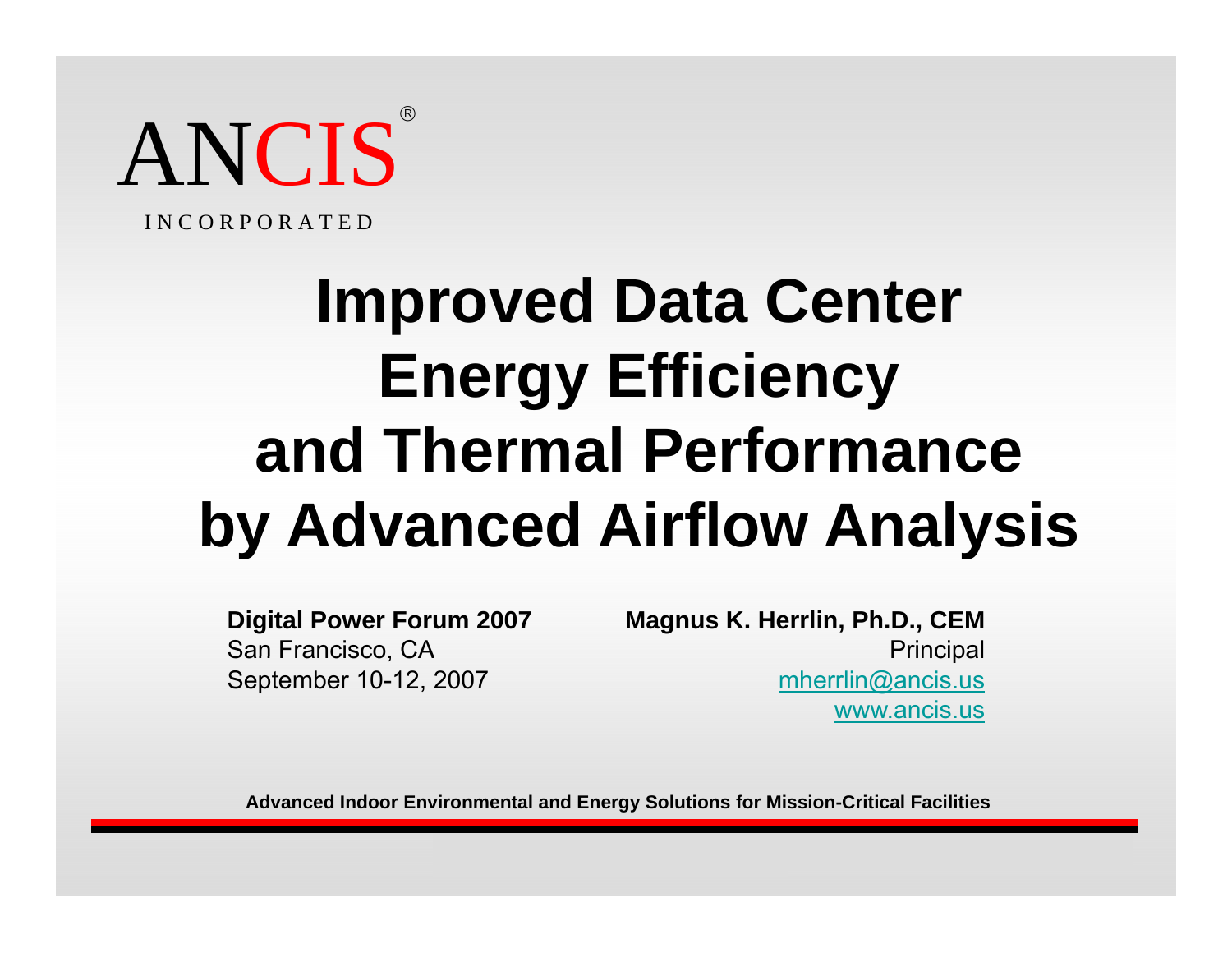# **Objective**

**Telecom and data center owners and operators are looking for designs that improve the energy efficiency** *and* **the thermal performance of their facilities. Advanced airflow analysis has the capacity to meet these seemingly contradicting goals.** 

**The purpose of "air management" is to elevate the return air temperature and reduce the system airflow rate with unchanged or improved electronic equipment intake temperatures. The objective of this presentation is to demonstrate the importance of air management and the use of advanced airflow analysis.** 

An example highlights the benefits of investing in upfront **airflow analysis before proceeding to the final design of the telecom or data center facility.**

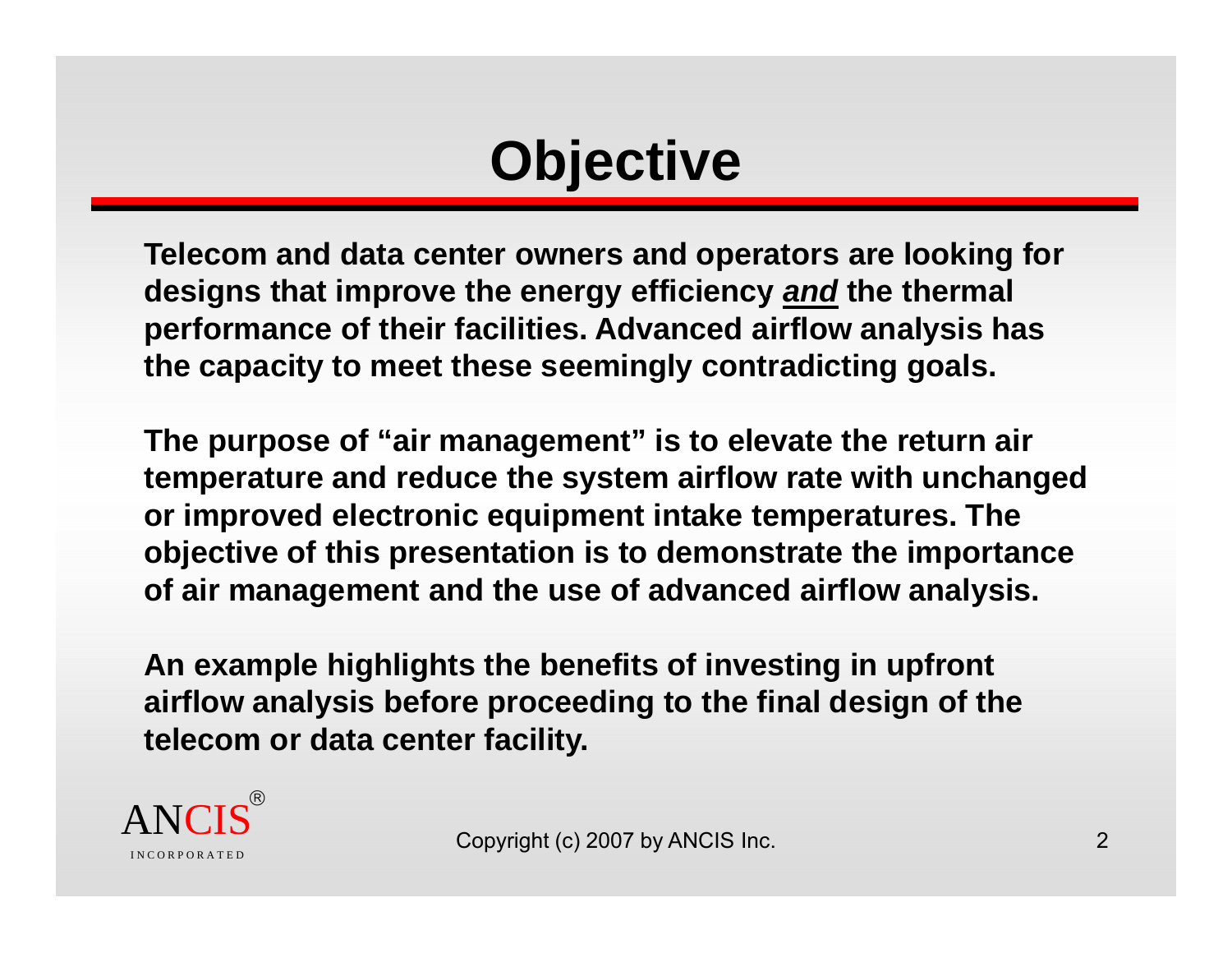# **First: Energy Performance**

**Key to successful air management is to avoid mixing cold supply**  air with equipment hot exhaust air. Depending on the climate, air **management may allow greatly improved energy efficiency. The "load" slice should represent the majority of the electric budget.** 

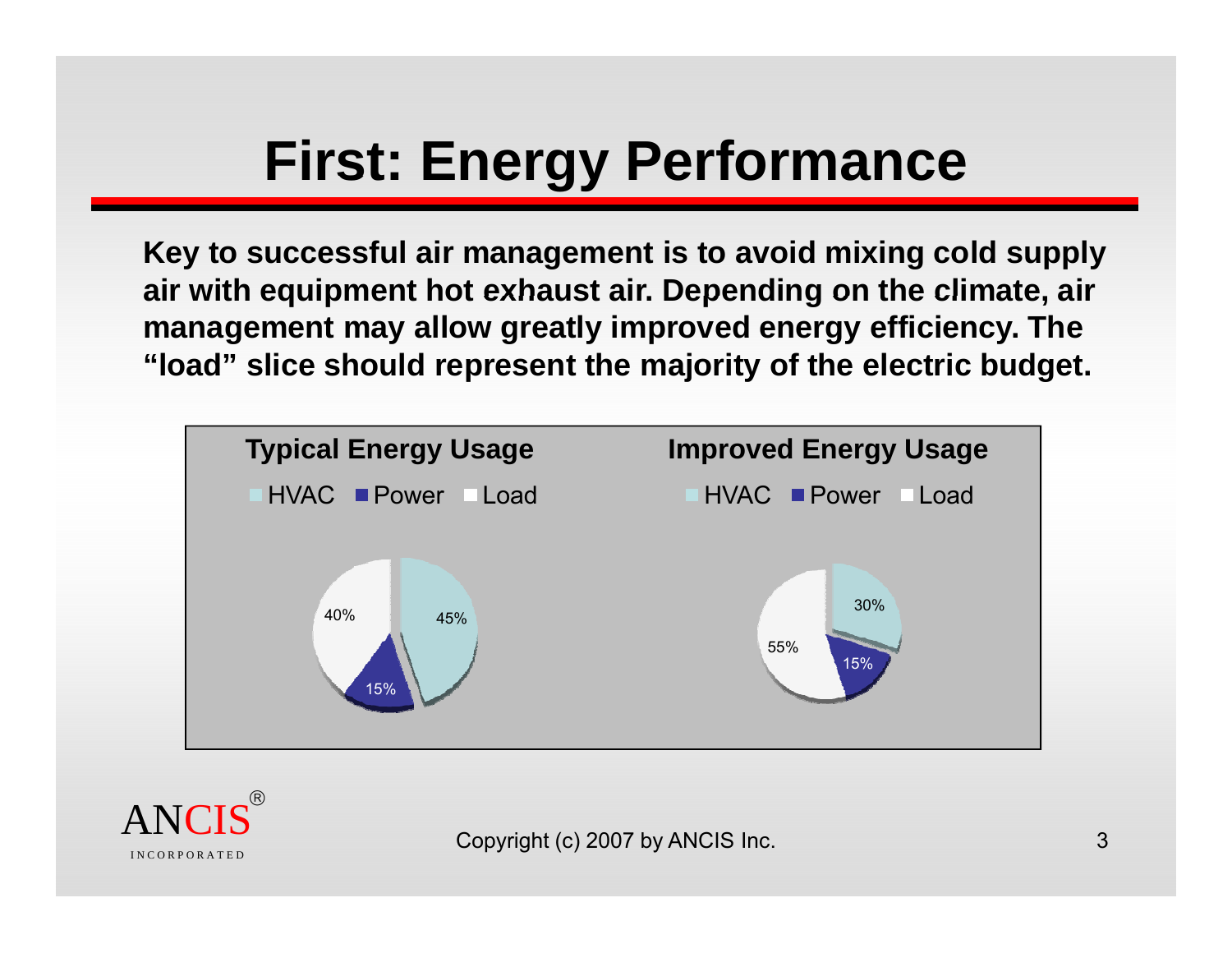# **Higher Chiller Efficiency**

**An elevated return air temperature allows the facility chillers to operate at higher energy efficiency (and higher capacity) capacity).**



**Return Air Temperature**

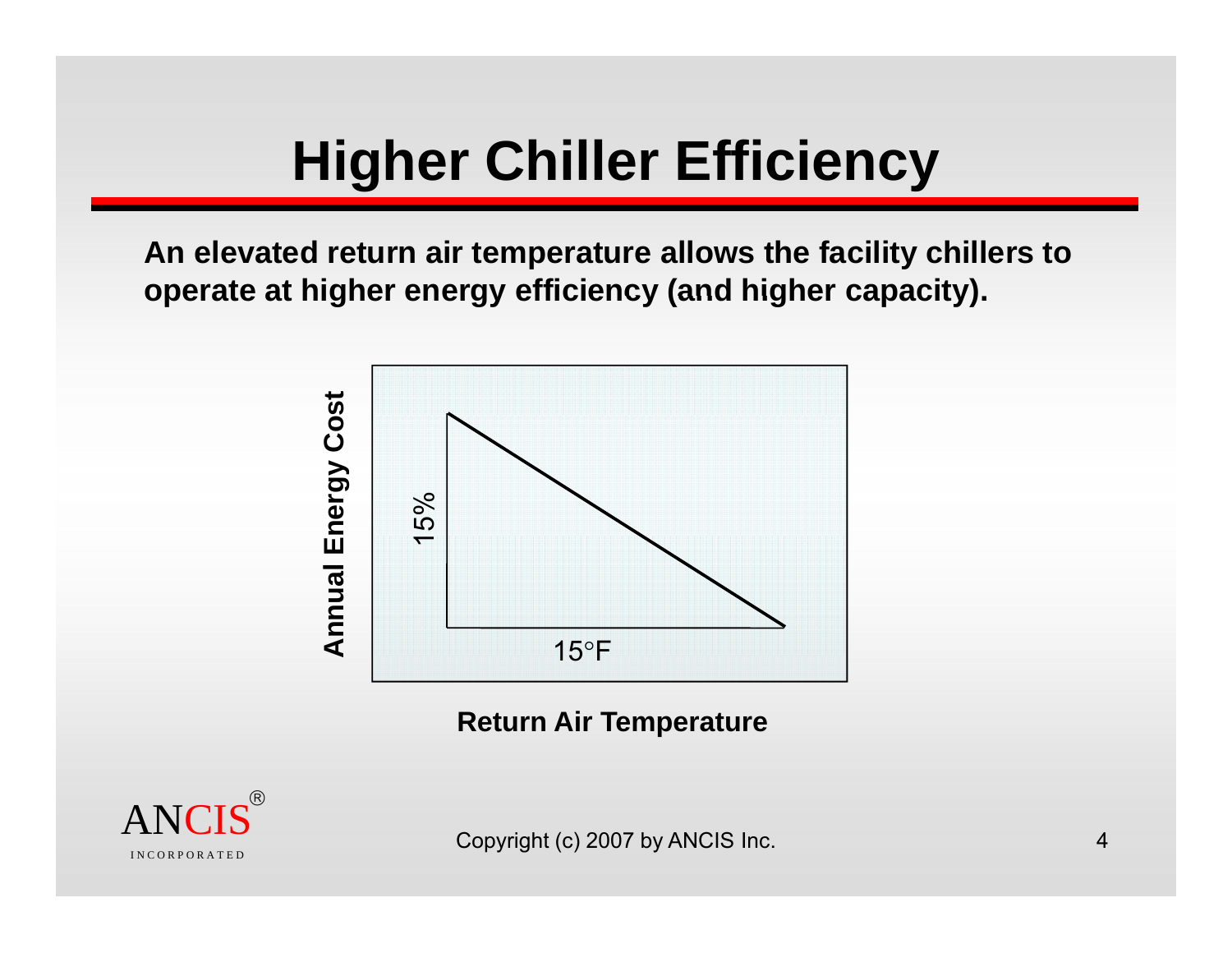# **Higher Economizer Utilization**

**An elevated return air temperature also allows better utilization of air -side economizers (free cooling) which further reduces side which reduces the energy usage.** 

So, what is an air-side economizer? First, it is not a piece of **equipment, but rather a control sequence for adjusting the amount of outdoor air that is admitted into the facility.**

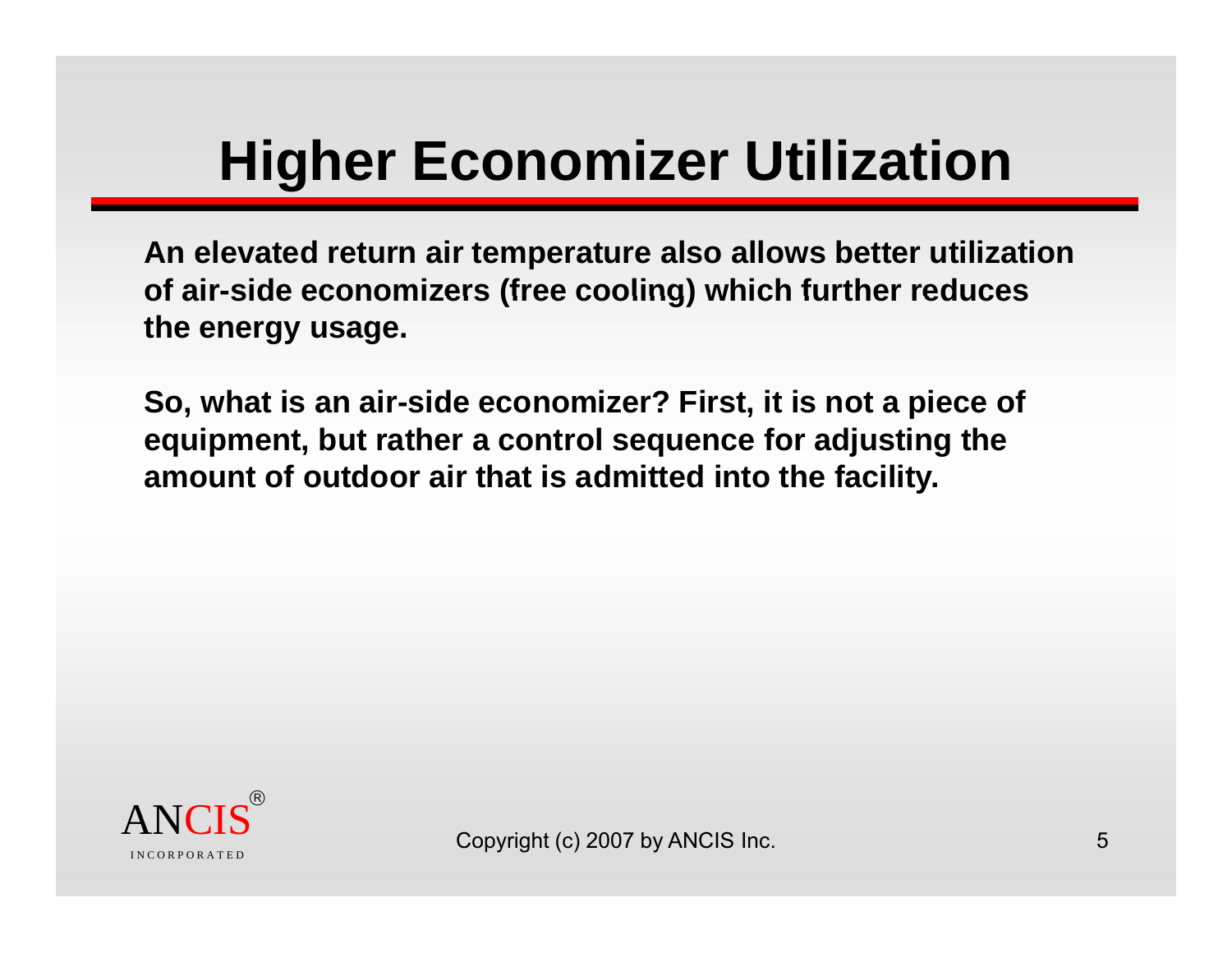#### **Damper Position 1**

#### **No Free Cooling (minimum OA)**



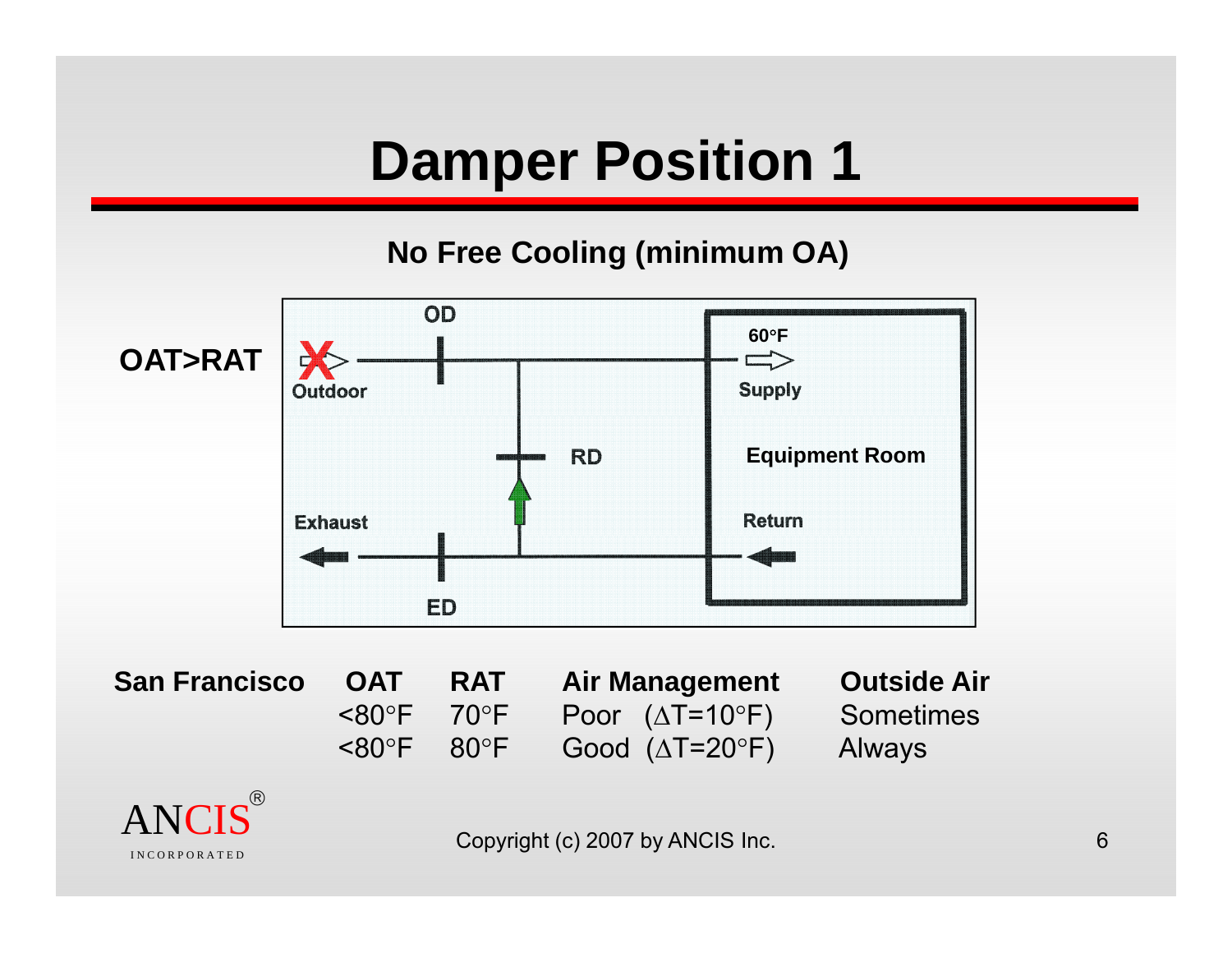### **Damper Position 2**

#### **Partial Free Cooling (100% OA)**



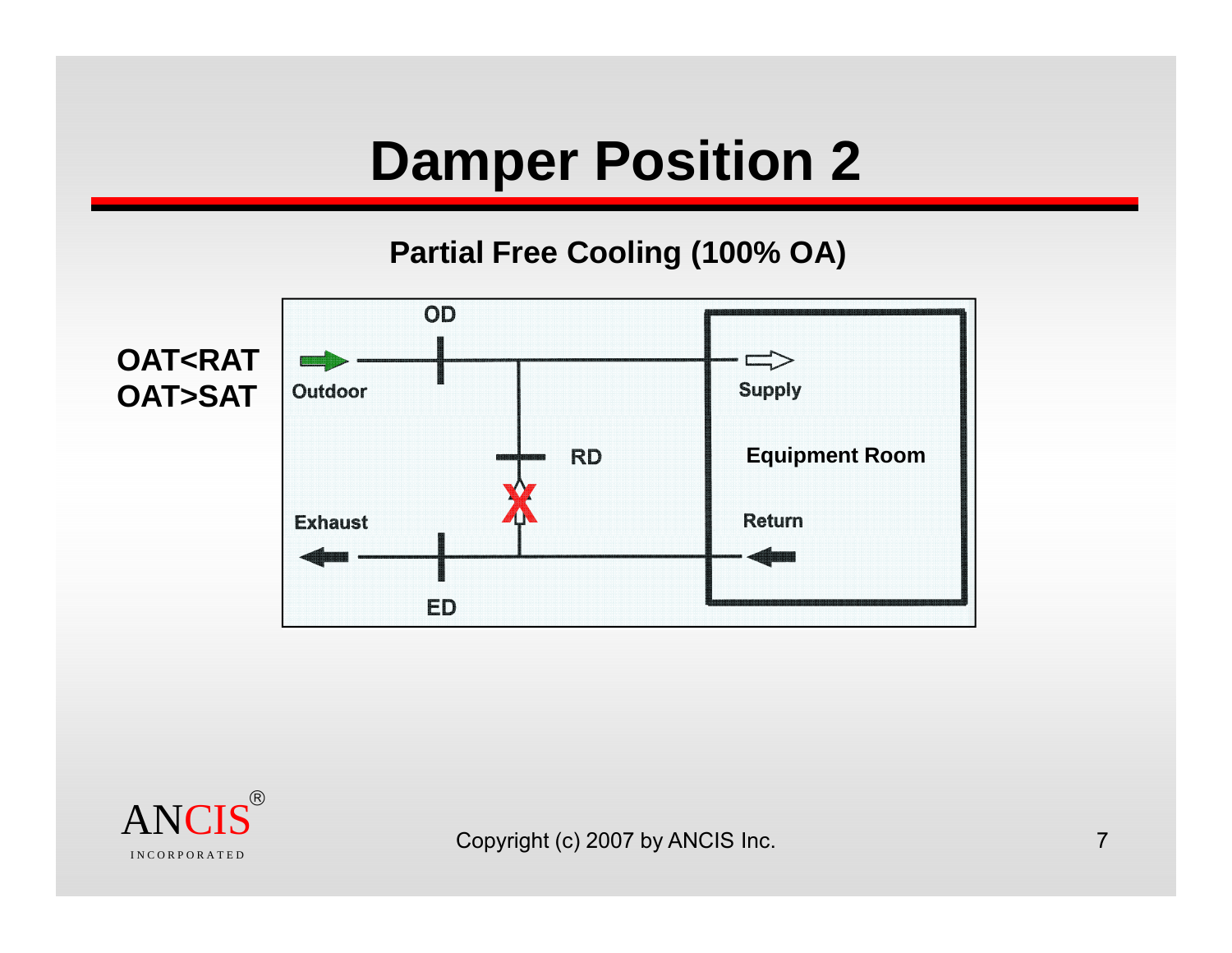### **Damper Position 3**

**100% Free Cooling (<100% OA)**



**Air-side economizers are not only dependent on the return air temperature but also the supply air temperature and the outdoor conditions (climate).**

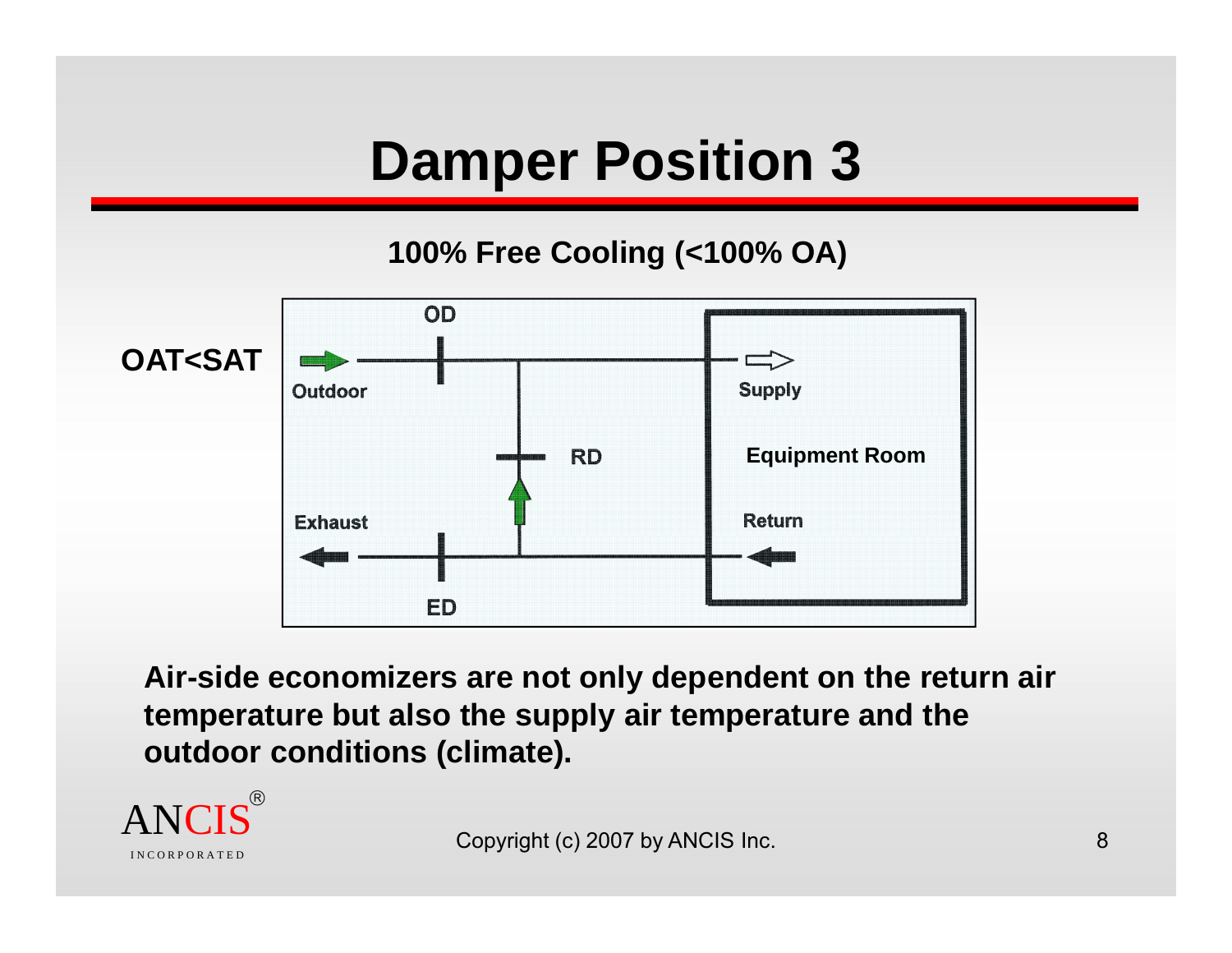#### **Lower Airflow Rates**

**Finally, an elevated return air temperature allows reducing the**  system airflow rate, which translates into less fan power and **fan energy:**

**Fan Energy ~ Airflow 3**

**Air Management Airflow Rate Fan Energy** Poor (ΔT=10 °Good ( ΔT=20

 $^\circ$ F) 0.5 12%

1.0 (reference) 100% (reference)

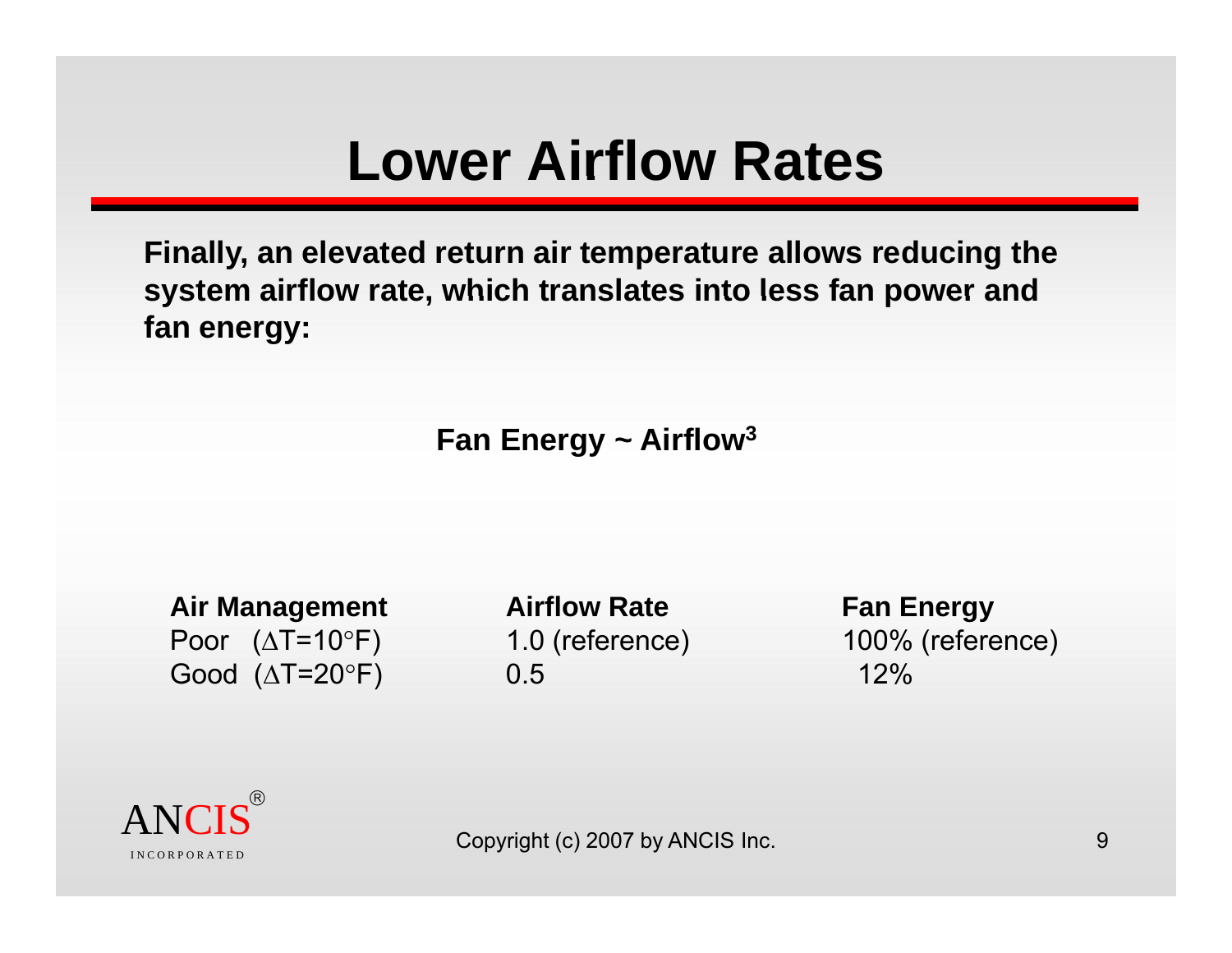# **Energy Metric: Introducing RTI**

**The Return Temperature Index (RTI) is a measure of the energy performance of the air management system RTI=100% system. maximize the return air temperature and minimize the system airflow rate.**

$$
RTI = \frac{RAT - SAT}{\Delta T_{\text{Equip}}} 100 [%]
$$

**RAT Return Air Temperature SAT Supply Air Temperature** Δ **Increase Across Equipment** 

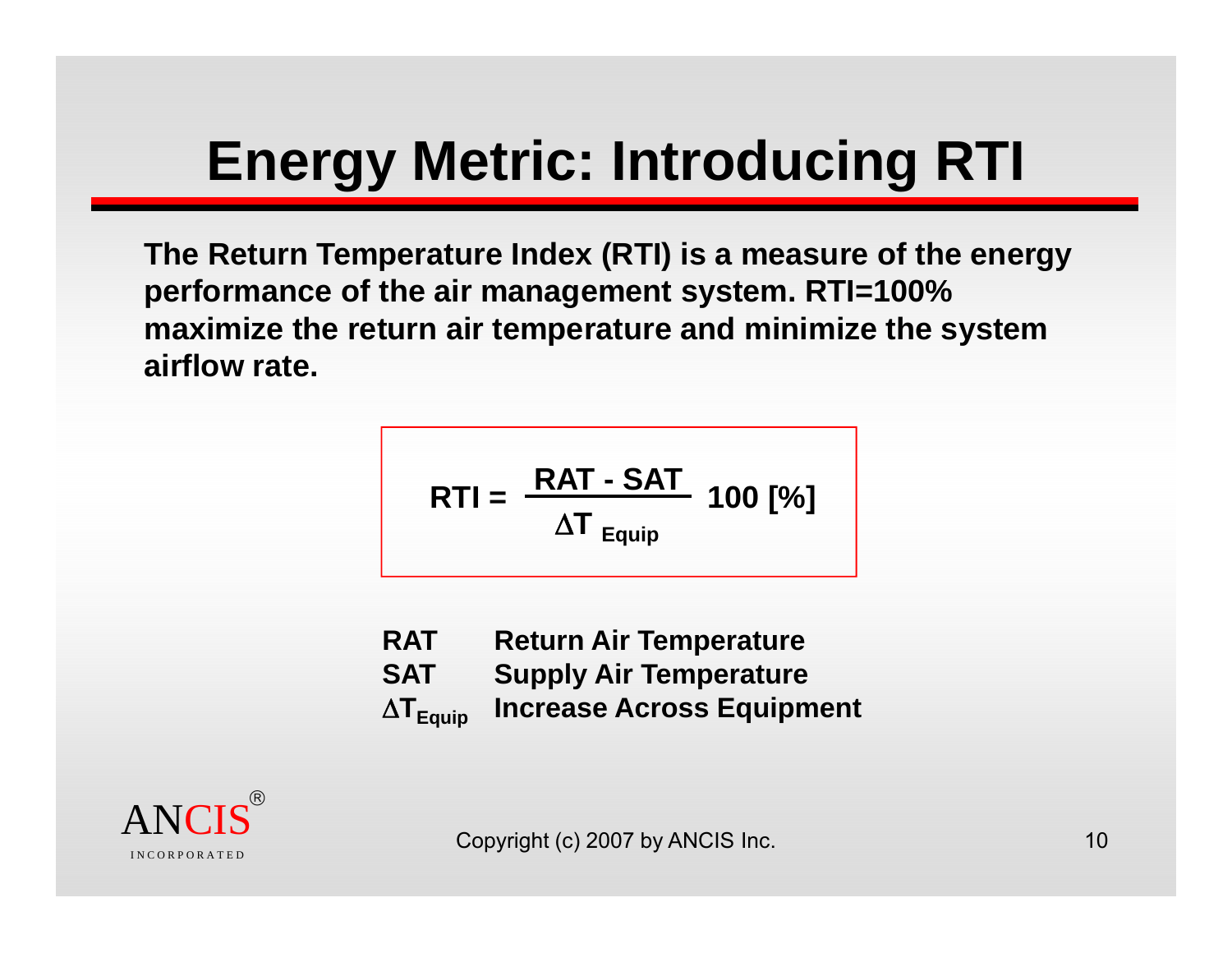# **Interpretation of the RTI**

**The Return Temperature Index (RTI) is also a measure of the excess or deficit of supply air A depressed return temperature arity of the controller and the controller external estimate index (RTI) is also a**<br>S or deficit of supply air. A depressed r **(RTI<100%) indicates that air is by-passing the racks, and an elevated temperature (RTI>100%) indicates air recirculation.**

| Interpretation       | RTI          |
|----------------------|--------------|
| <b>Target</b>        | 100%         |
| <b>Recirculation</b> | $>100\%$     |
| <b>By-Pass</b>       | $<$ 100% $<$ |

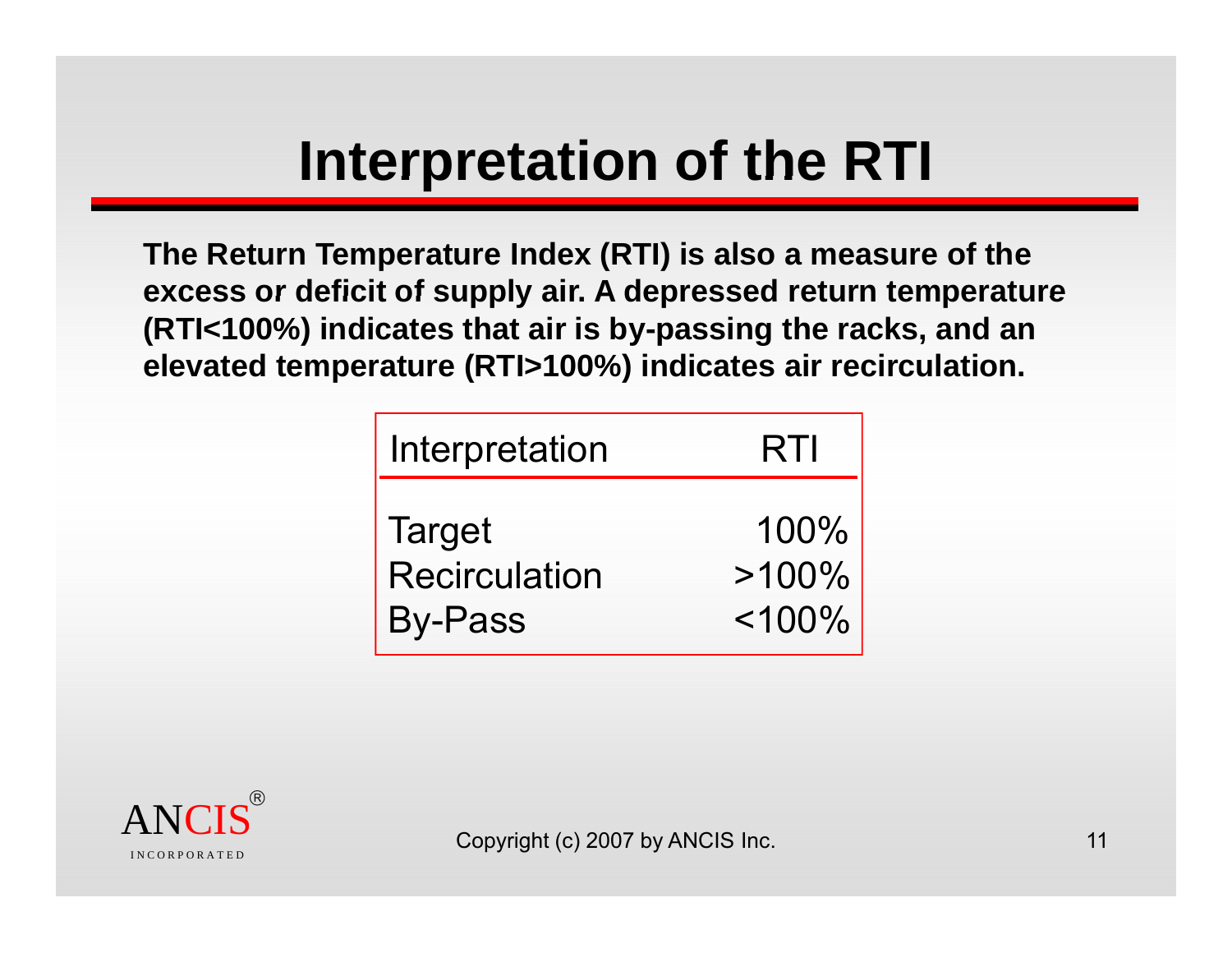### **Example**

**A number of HVAC systems and air-distribution systems were analyzed for optimal design based on energy and thermal considerations. Three of these systems are shown on the next three slides.**

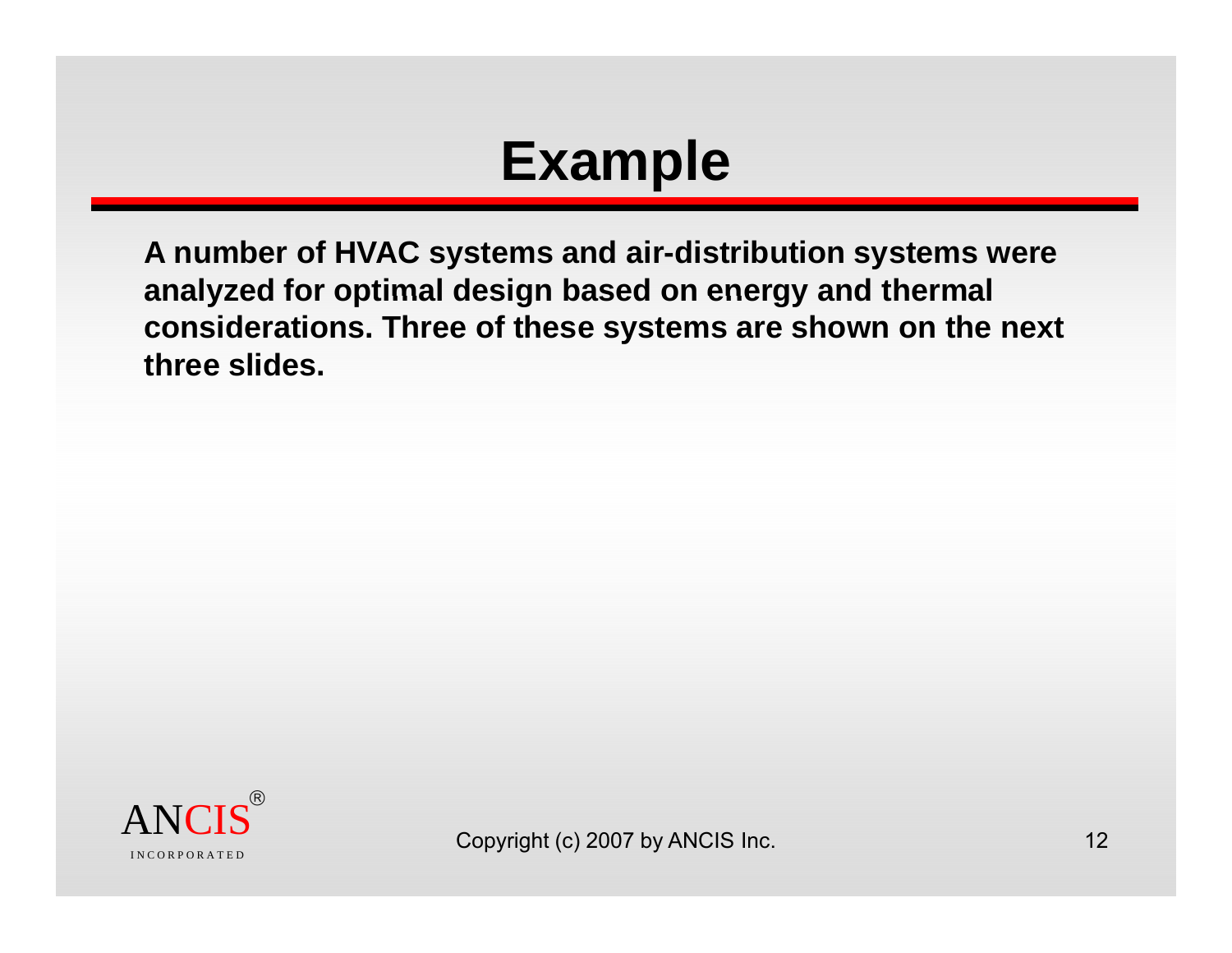### **Central Air Handler, Over-Head Air**

#### **System "X":**  Central air-handler with ducted vertical over-head air distribution.



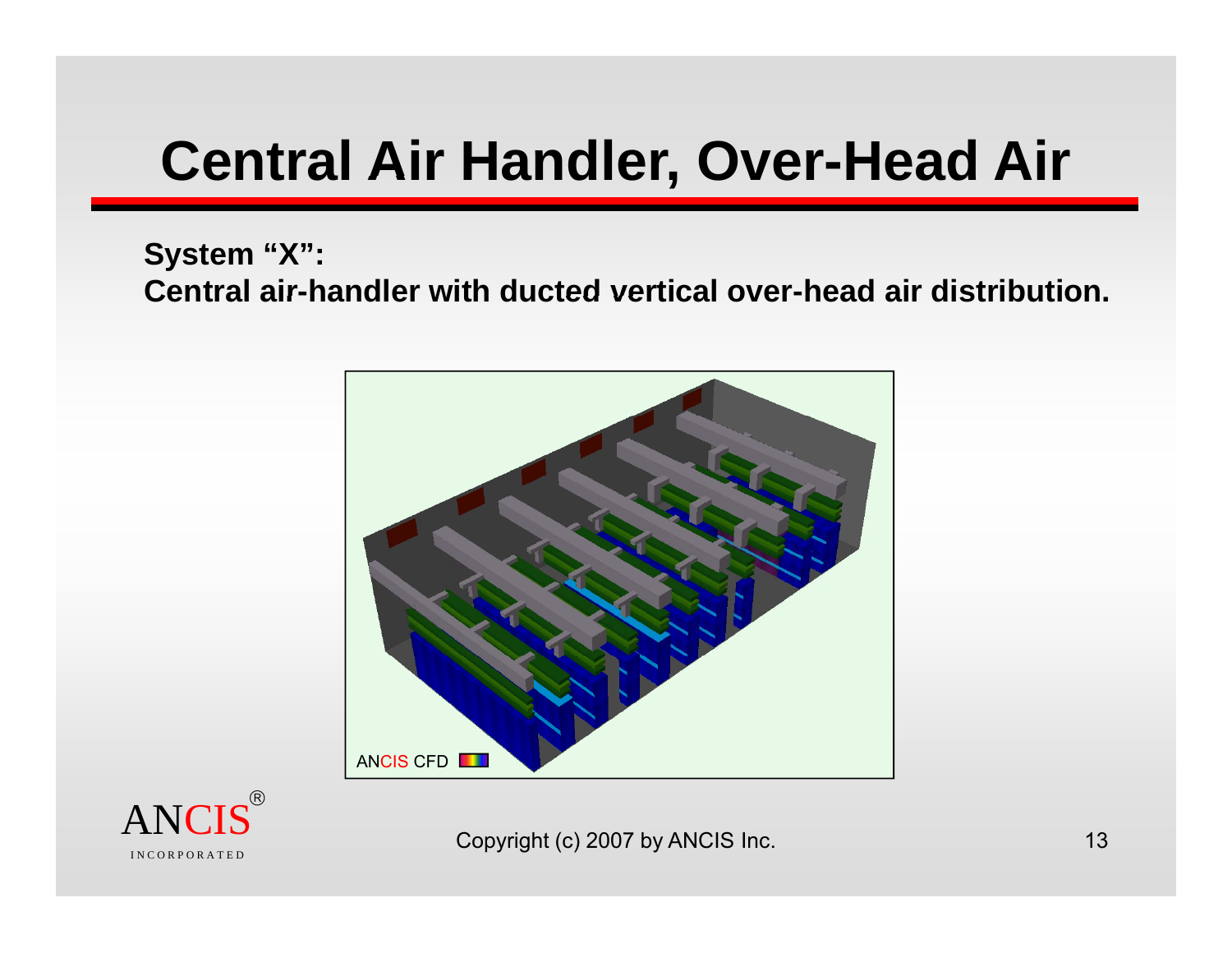# **CRAC** Units, Over-Head Air

#### **System "Y": CRAC units with ducted vertical over -head air distribution head distribution.**



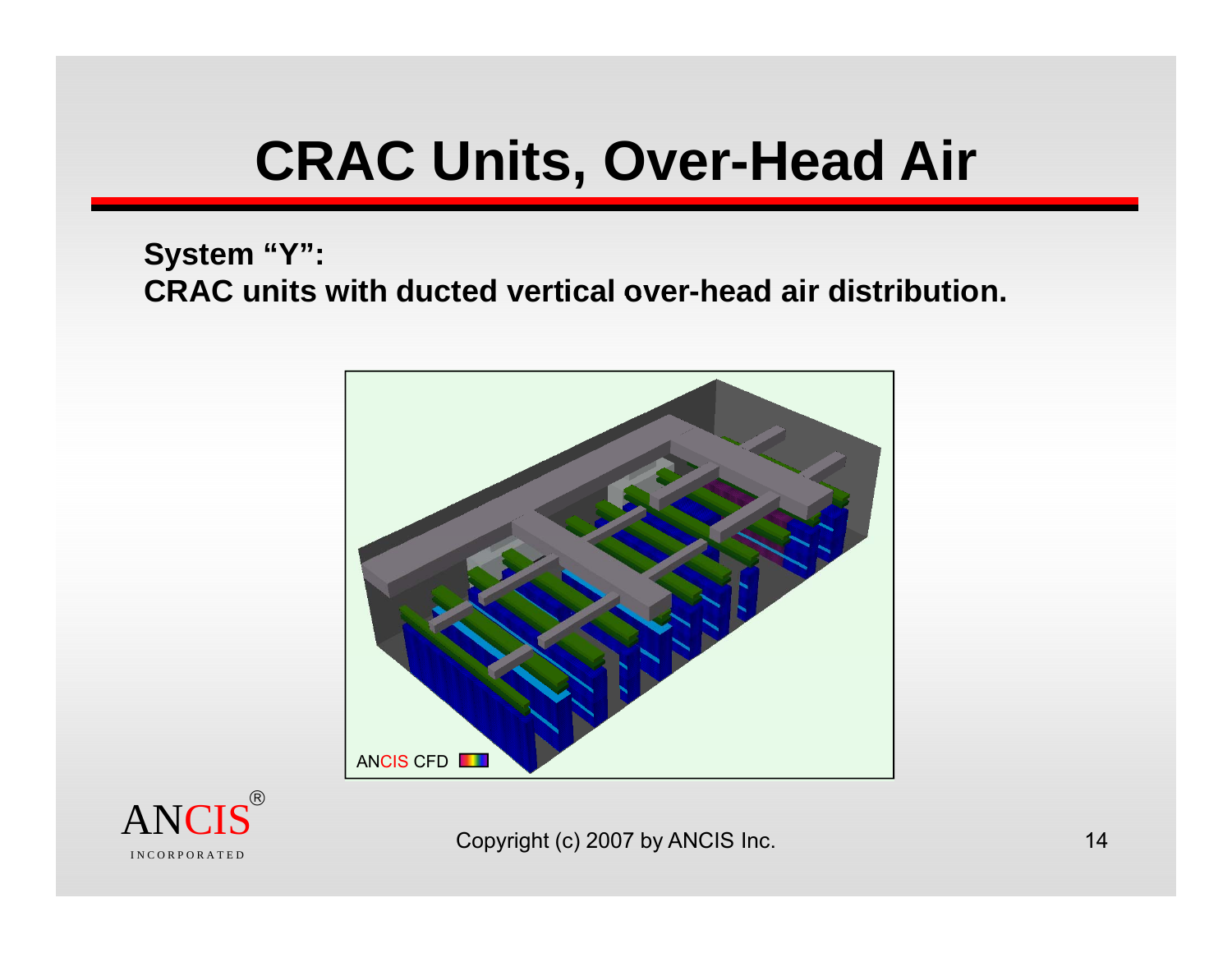# **CRAC Units, Under-Floor Air**

#### **System "Z":**  CRAC units with raised-floor vertical under-floor air distribution.



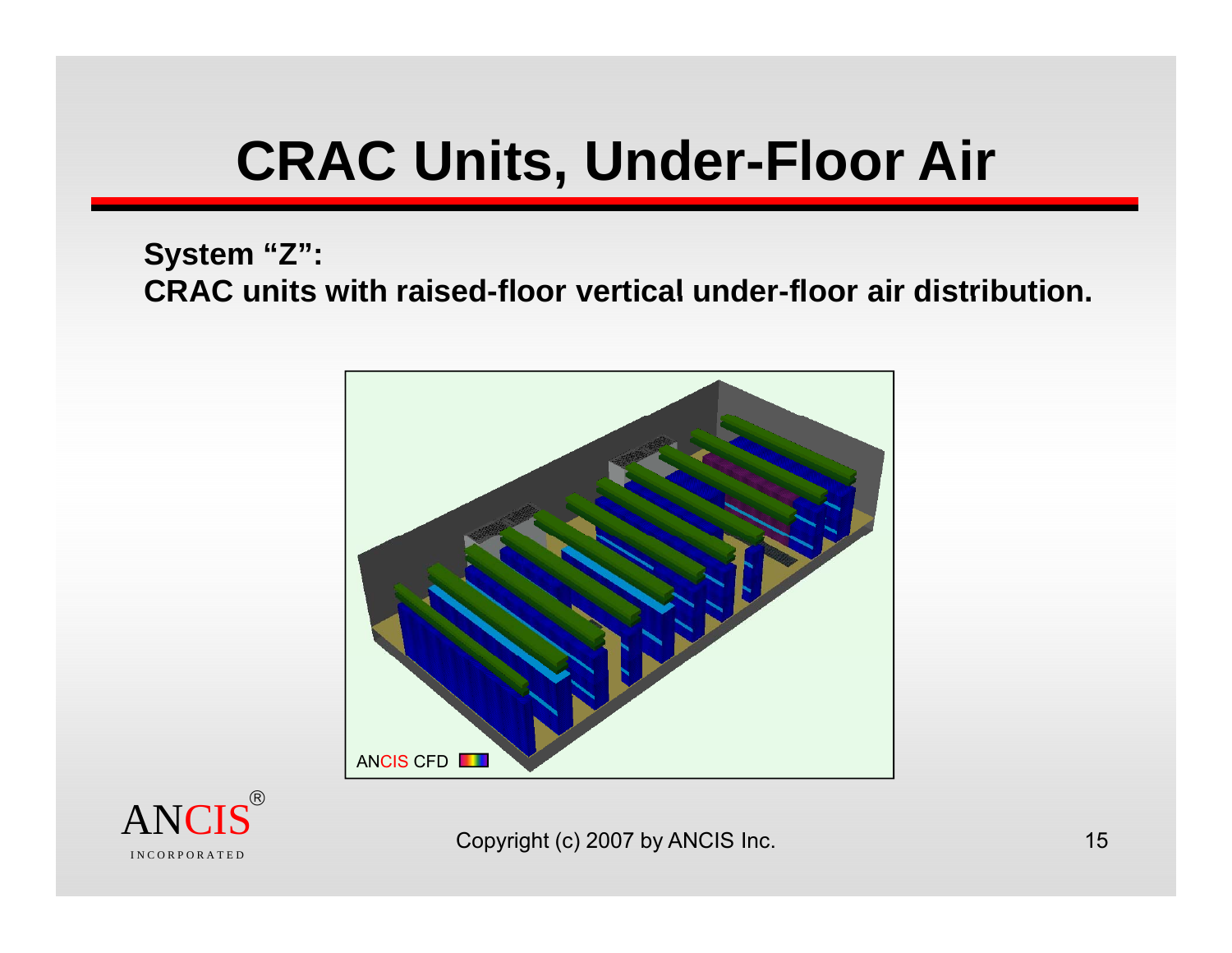# **Energy Performance**

**Normalized energy usage vs. different systems provides <sup>a</sup> summary of the energy performance performance.**



**System D2 provides best energy efficiency**



Copyright (c) 2007 by ANCIS Inc. 16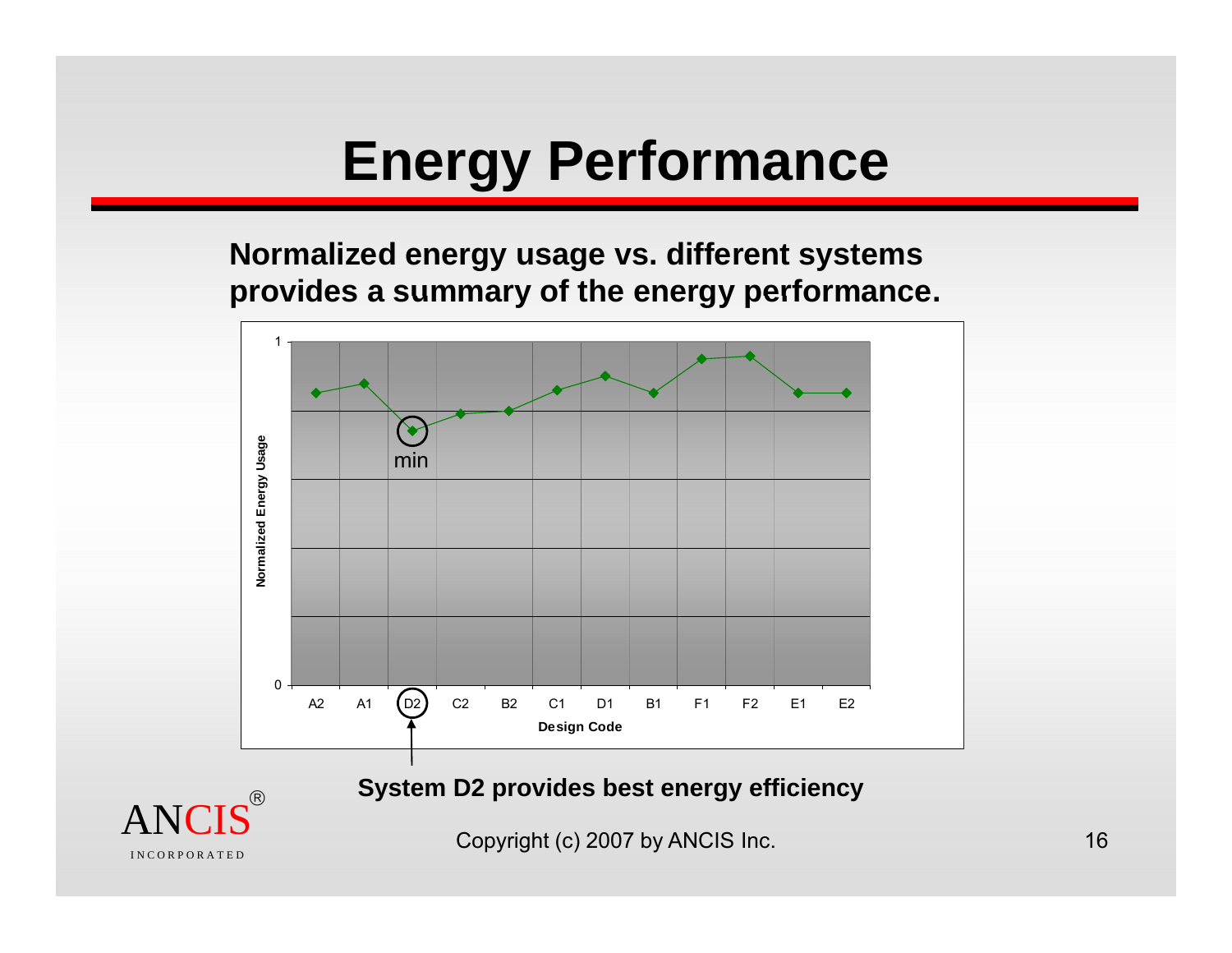# **Second: Thermal Performance**

**Energy-efficiency measures, however, must not adversely impact the thermal environment Poor thermal equipment environment. thermal conditions may lead to problems with reliability and longevity.**

**Therefore, y gy y ( ) y the s ystem with the best energy efficienc (D2 ) ma y not be the best overall solution. The thermal conditions should be evaluated as well.**

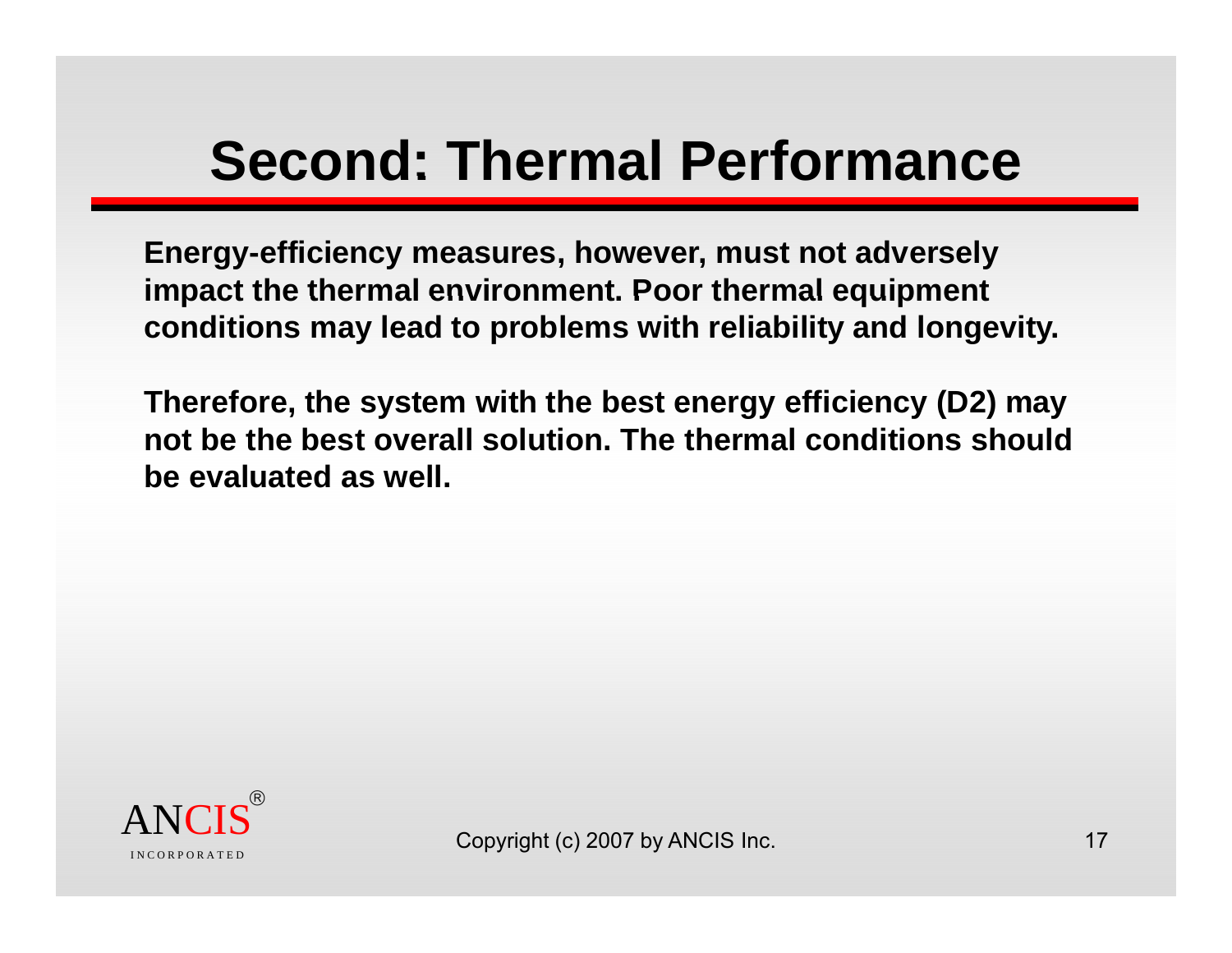# **Thermal Conditions Conditions**

**The equipment intake temperature is the only important room temperature for air -cooled electronic equipment equipment.** 

**Monitoring any other room temperature will result in less**  accurate operation. But, most of today's Computer Room Air-**Conditioning (CRAC) units measure the return air temperature.** 

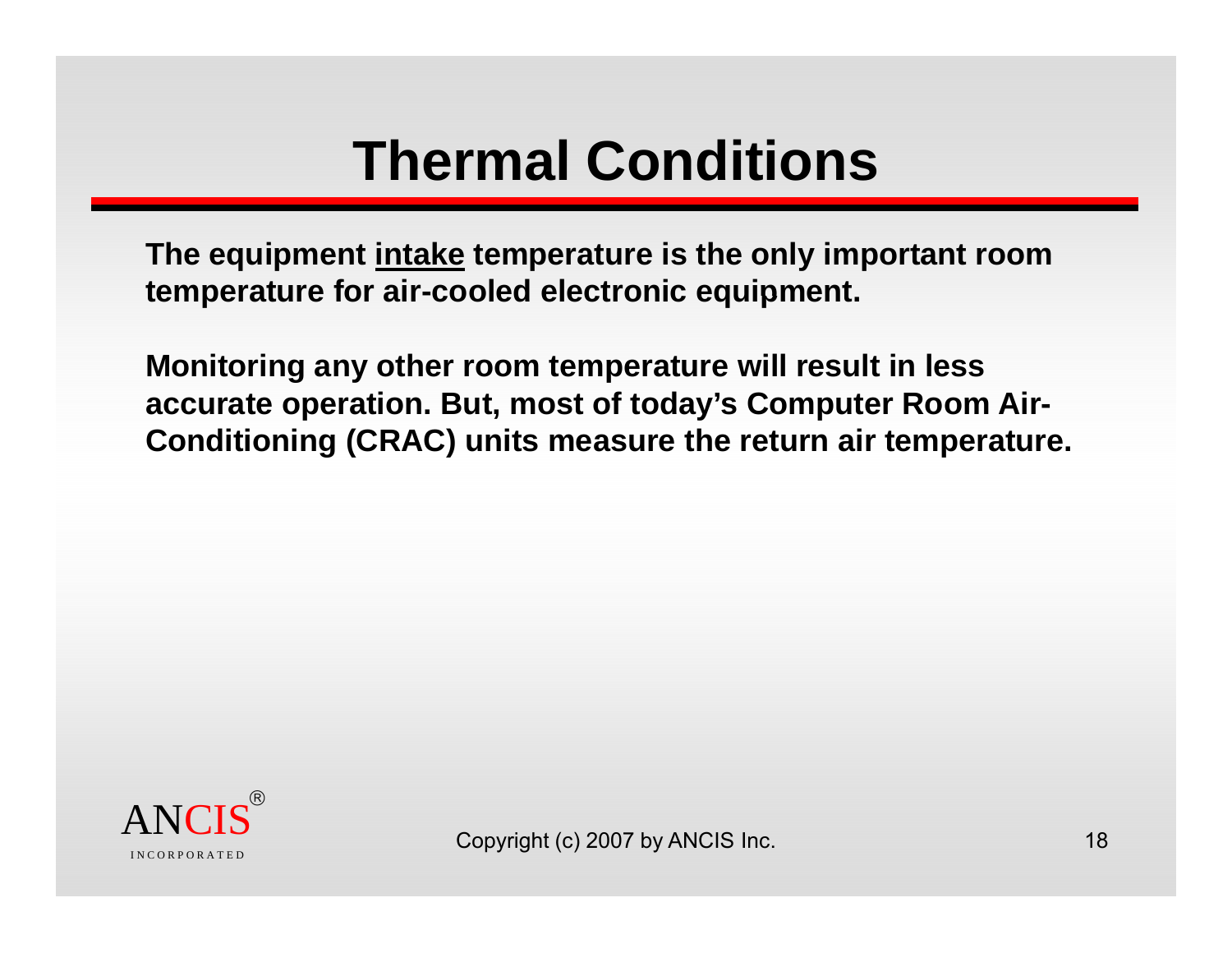# **CFD Modeling**

**Computational Fluid Dynamics (CFD) modeling provides a wealth of information but how do we sort things out?** 

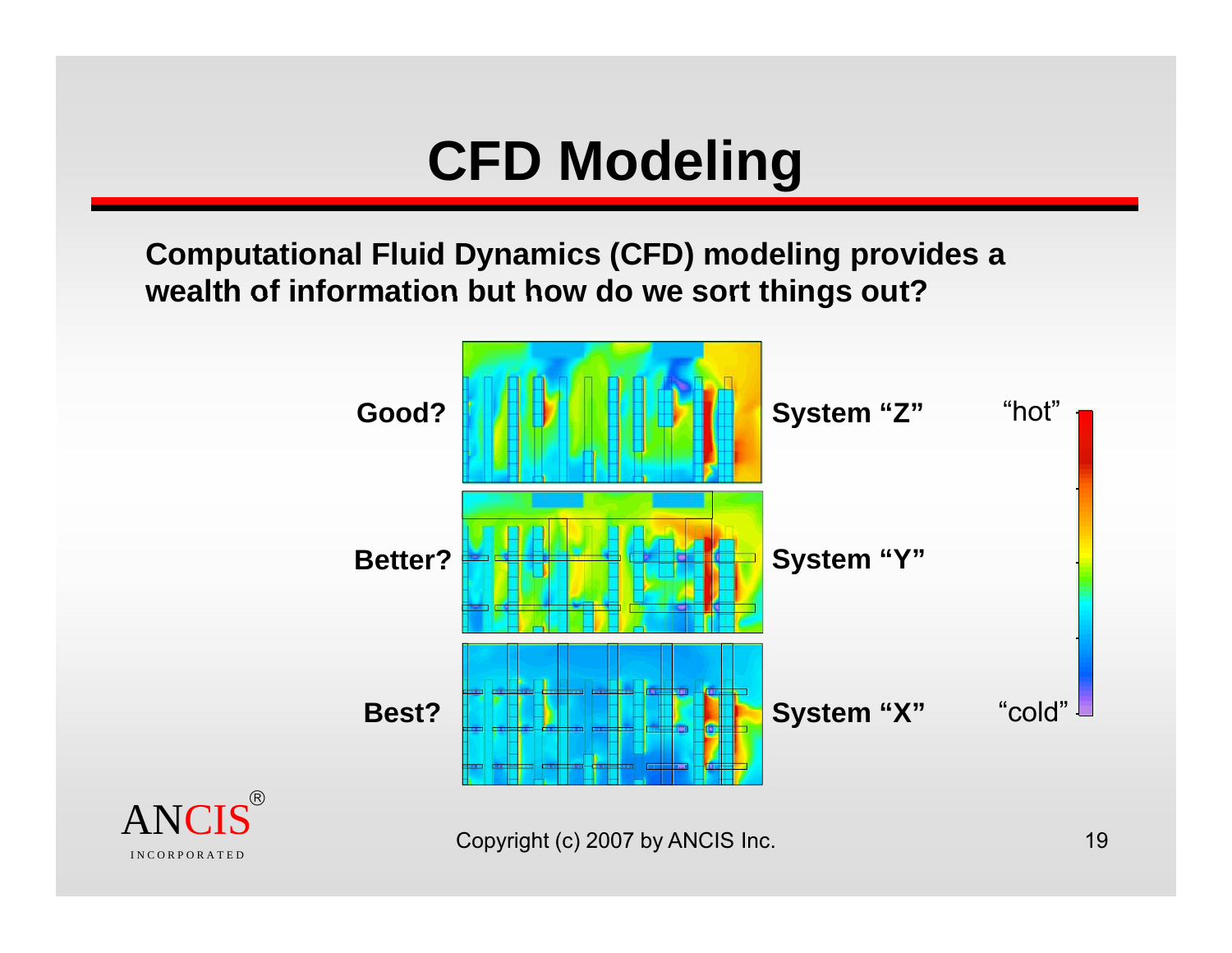# **Temperature Specifications**

**The recommended and allowable intake temperatures depend on the selected temperature specification Selecting <sup>a</sup> specification specification. is a prerequisite to determining the quality of a thermal solution.**

|                     | <b>Telecom</b><br><b>NEBS</b> | <b>Data Center</b><br><b>ASHRAE Class 1</b> |
|---------------------|-------------------------------|---------------------------------------------|
| <b>Recommended</b>  | $18^\circ - 27^\circ$ C       | $20^\circ - 25^\circ \text{C}$              |
| (facility centric)  | (65°–80°F)                    | $(68^{\circ} - 77^{\circ}F)$                |
| <b>Allowable</b>    | $5^\circ - 40^\circ C$        | $15^\circ - 32^\circ C$                     |
| (equipment centric) | $(41^{\circ}-104^{\circ}F)$   | $(59^{\circ}-90^{\circ}F)$                  |

Telcordia 2001 and ASHRAE 2004

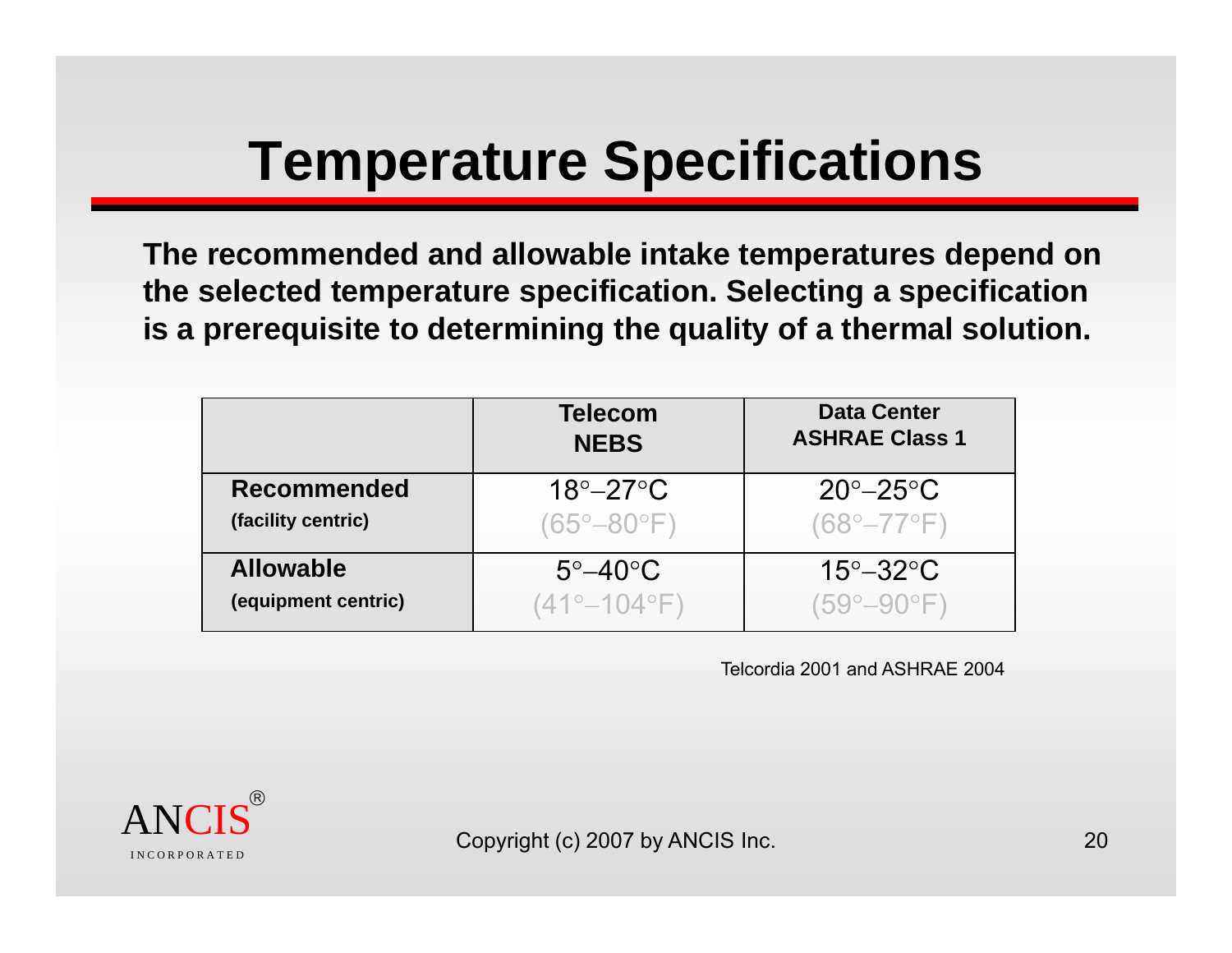### **Thermal Metric: RCI**

**The Rack Cooling Index (RCI) is a measure of compliance with the selected temperature specification RCI <sup>=</sup> 100% mean ideal 100%Figure 2016**<br>The Rack Cooling Index (RCI) is a measure<br>The Selected temperature specification. RCI **mean idealconditions; total absence of over- and under-temperatures, all temperatures are within the recommended range.** 

| Rating (ASHRAE Class 1) | RCI             |
|-------------------------|-----------------|
| <b>Ideal</b><br>Good    | 100%<br>$>96\%$ |
| Acceptable              | 91-95%          |
| Poor                    | ≤90%            |

Herrlin 2005, free download at www.ancis.us

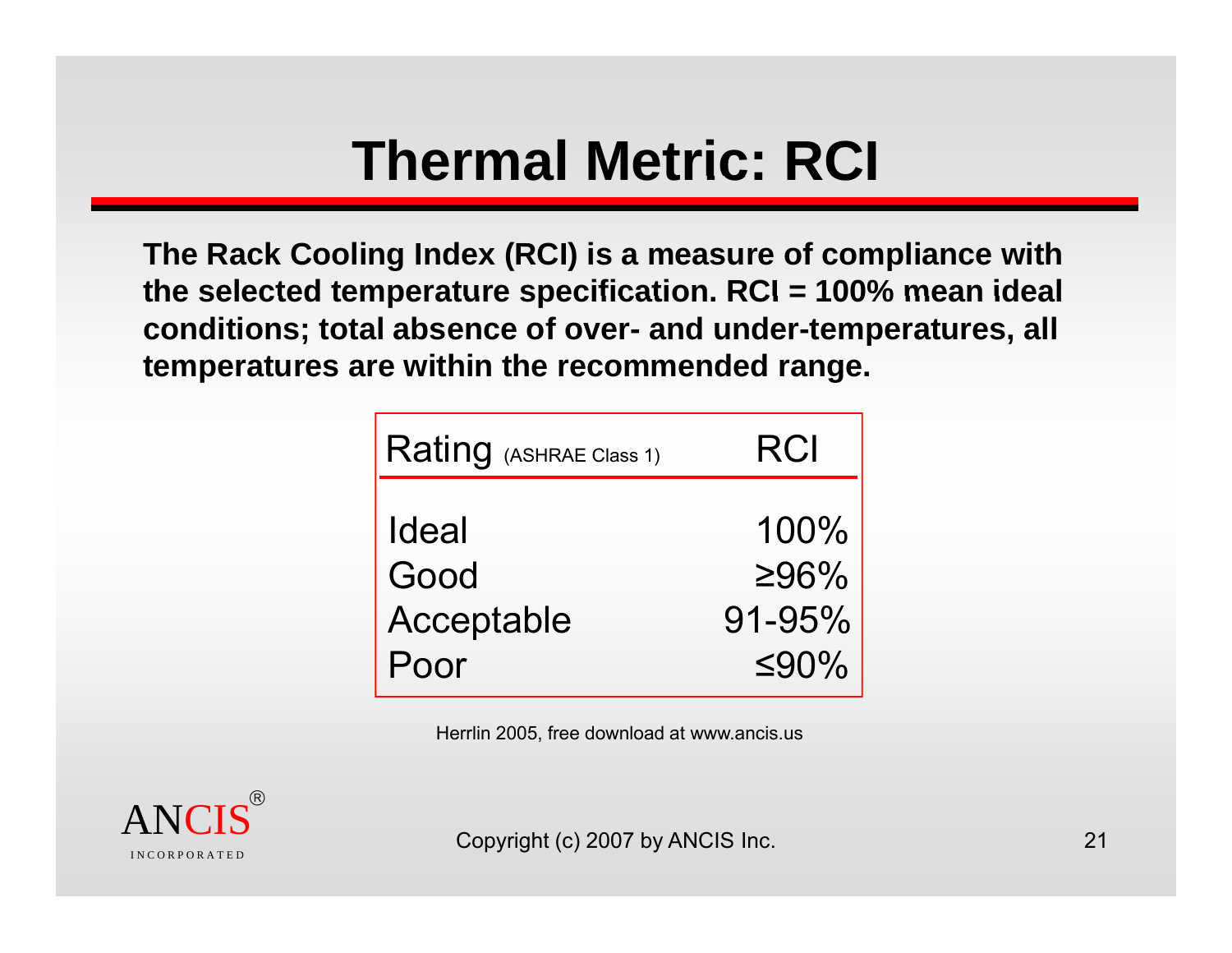#### **Thermal Performance**

**Rack Cooling Index (RCI) vs. different systems provides <sup>a</sup> summary of the thermal performance performance.**



**System F2 provides best thermal performance**



Copyright (c) 2007 by ANCIS Inc. 22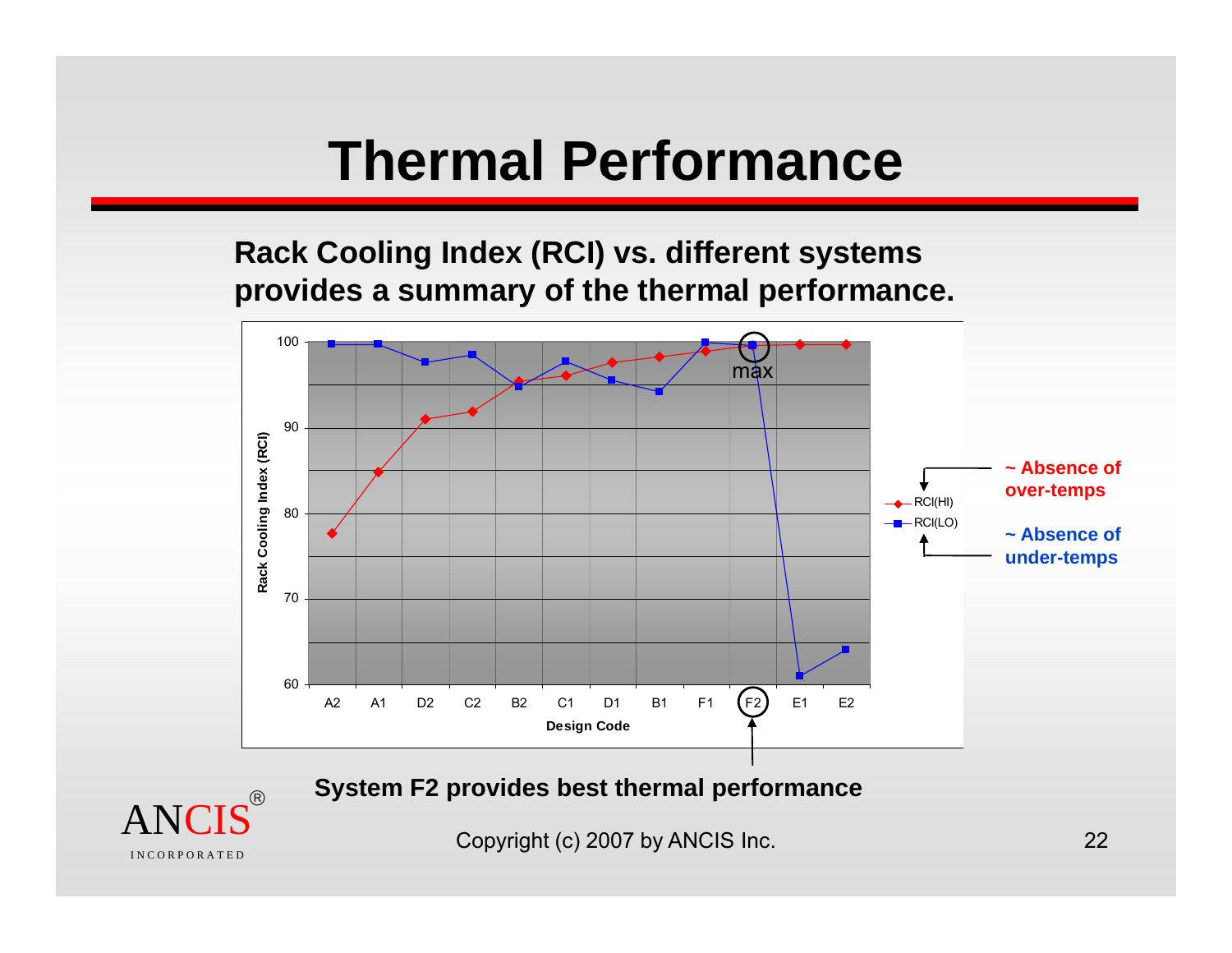#### **Finally: System Selection**

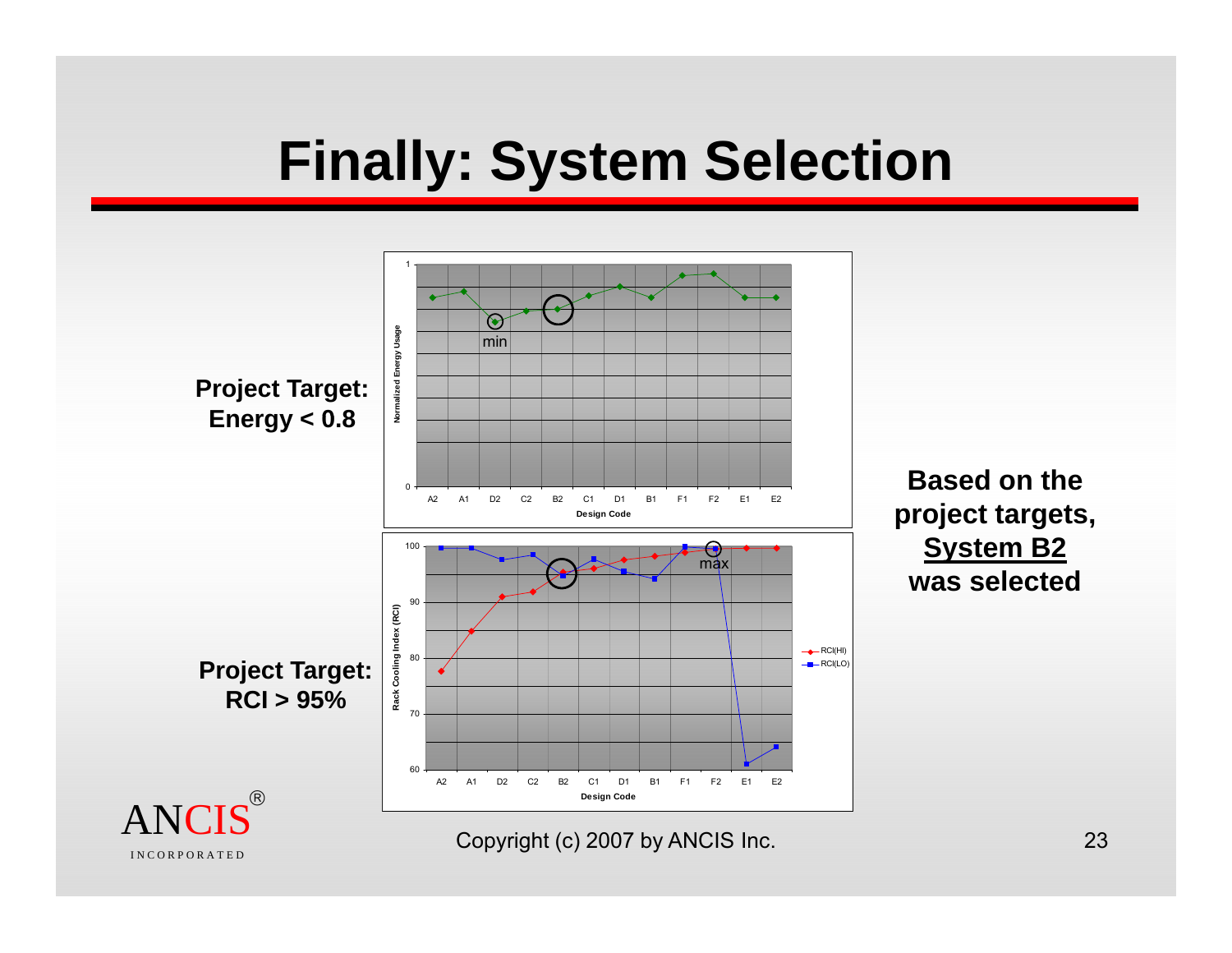### **Summary**

**Proper air management in telecom and data centers is imperative for optimal energy and thermal management.**

Airflow analysis provides an understanding how well an air**management solution will perform prior to being implemented.**

**Rack Cooling Index (RCI) and Return Temperature Index (RTI) are two effective tools for optimizing air management.**

**Investing in advanced airflow analysis before proceeding to**  the final system design phase pays off handsomely.